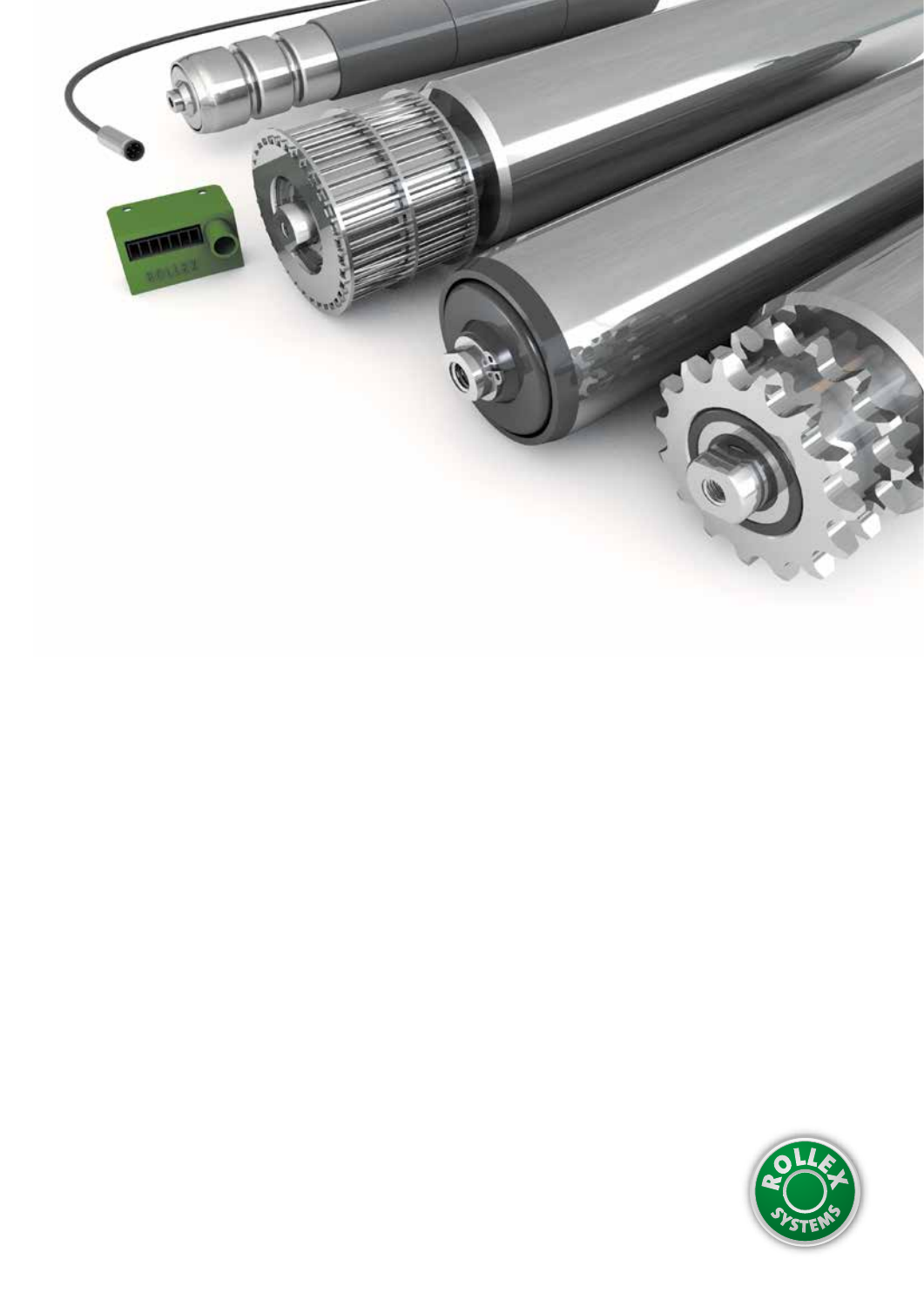



| <b>Variation</b> | Gear       | Speed in m/s  | <b>Torque</b><br>in Nm | <b>Engine Revolu-</b><br>tion in RPM |
|------------------|------------|---------------|------------------------|--------------------------------------|
|                  | $i=26,67$  | $0,20 - 0,48$ | 1,8                    | $2.000 - 4.800$                      |
|                  | 12,65:1    | $0.51 - 0.77$ | 0,9                    | $1.500 - 3.700$                      |
| $\mathbf{III}$   | $i = 7.51$ | $0.76 - 1.30$ | 0,6                    | $1.500 - 3.700$                      |

### **Possible variations for the counterbearing:**

| Tube dia.       | <b>A11 SK</b>   | A 14            |
|-----------------|-----------------|-----------------|
| $50 \times 1.5$ | 302 / 306 / 307 | 302 / 306 / 307 |
|                 | 600             | 600             |

#### **Shaft dimensions:**

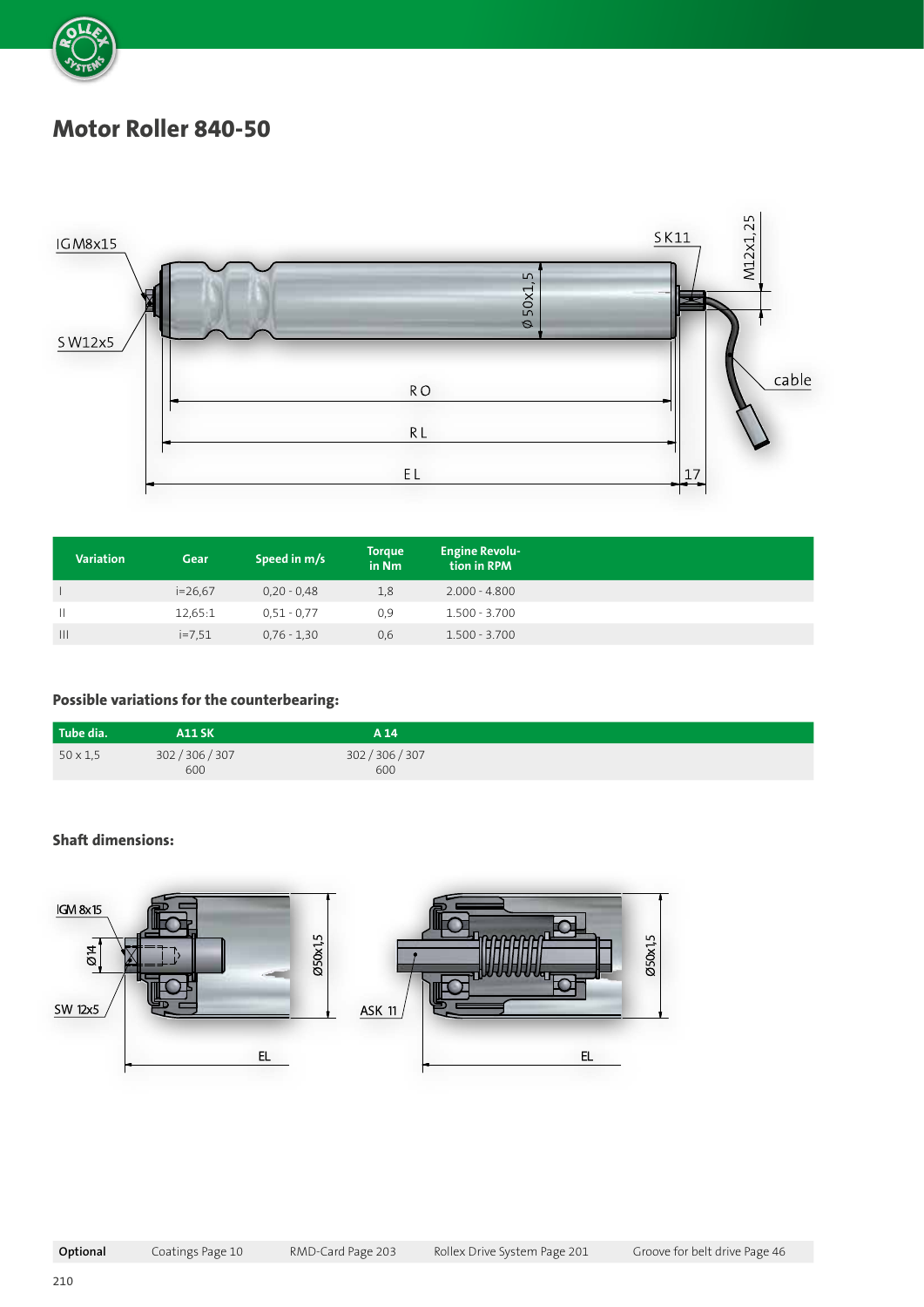

| Drive:                          | 24 V DC Motor brushless                                                                        |
|---------------------------------|------------------------------------------------------------------------------------------------|
| Type of Bearing                 | Ball Bearing (Serie 6202) DIN 625 Standard 6202 2RS                                            |
| Load Capacity/Roller            | 500 N (depending upon the load limit of tube and shaft)                                        |
| Range of Temperature Celcius    | $-5$ to $+40$ C                                                                                |
| Min. Installation Length (EL)   | 840/302: 320 mm<br>840/302: 375 mm (spring loaded shaft)<br>840/420: 405 mm<br>840/423: 370 mm |
| Motor Exit                      | Male Thread M12 x 1,25 with hexagonical SK 11                                                  |
| Nominal Power                   | 24 VDC                                                                                         |
| Power Range                     | 18 - 28 VDC                                                                                    |
| Nominal Rating                  | 40 W                                                                                           |
| Nominal Current                 | 2,5A                                                                                           |
| Nominal Current (neutral gear)  | $0,1 - 0,4 A$                                                                                  |
| Starting Current (neutral gear) | 0.5A                                                                                           |
| <b>Protective Function:</b>     |                                                                                                |
| Over- or Lower voltage          | Drive stops if voltage is lower than 17,5V and higher than 30                                  |

| Drive stops if voltage is lower than 17,5V and higher than 30,5V |
|------------------------------------------------------------------|
| Drive stops if temperature is higher than 100°C                  |
| Drive stops if current is higher than 5A                         |
| Motor stops if suddenly blocked and starts again after 3 sec.    |
|                                                                  |

### **Technical Data Motor Plug**

- 1 24 VDC
- 2 Direction
- 3 GND (Ground)
- 4 Failure
- 5 Rotation speed set value

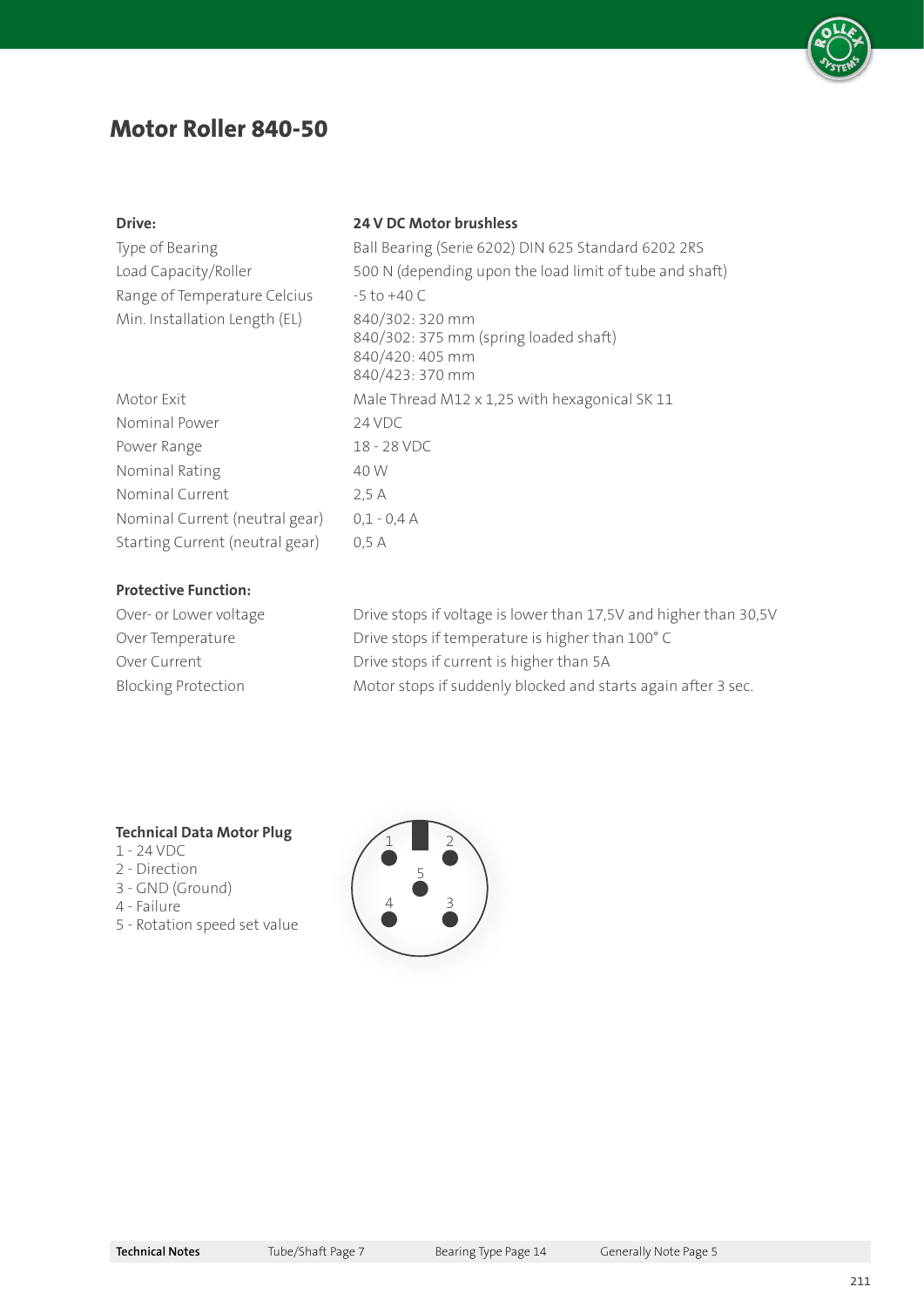



#### **Connection on the Card**

- 1 Failure exit -
- 2 Failure exit +
- 3 GND (entry direction and start)
- 4 Entry direction
- 5 Entry start
- 6 Nominal Voltage GND
- 7 Nominal Voltage +24 VDC

Speed and direction can be controlled by the rotary switch.

#### **Following settings are possible:**

| Switch         |            | Speed (m/s) |             | <b>Direction</b> |
|----------------|------------|-------------|-------------|------------------|
|                | $i = 7,51$ | $i = 12,65$ | $i = 26,67$ |                  |
| $\mathbf{0}$   | 1,30       | 0,77        | 0,48        |                  |
| $\,1$          | 1,19       | 0,71        | 0,44        |                  |
| $\overline{2}$ | 1,08       | 0,64        | 0,40        |                  |
| $\mathsf{3}$   | 0,97       | 0,58        | 0,36        | Left-            |
| $\overline{4}$ | 0.87       | 0,51        | 0,32        | turn             |
| 5              | 0,76       | 0,45        | 0,28        |                  |
| 6              | 0,65       | 0,39        | 0,24        |                  |
| 7              | 0,54       | 0,32        | 0,20        |                  |
| 8              | 1,30       | 0,77        | 0,48        |                  |
| $\mathsf 9$    | 1,19       | 0,71        | 0,44        |                  |
| $\mathsf{A}$   | 1,08       | 0,64        | 0,40        |                  |
| $\sf B$        | 0,97       | 0,58        | 0,36        | Right-           |
| $\subset$      | 0,87       | 0,51        | 0.32        | turn             |
| $\mathsf D$    | 0,76       | 0,45        | 0,28        |                  |
| $\mathsf E$    | 0,65       | 0,39        | 0,24        |                  |
| F              | 0,54       | 0,32        | 0,20        |                  |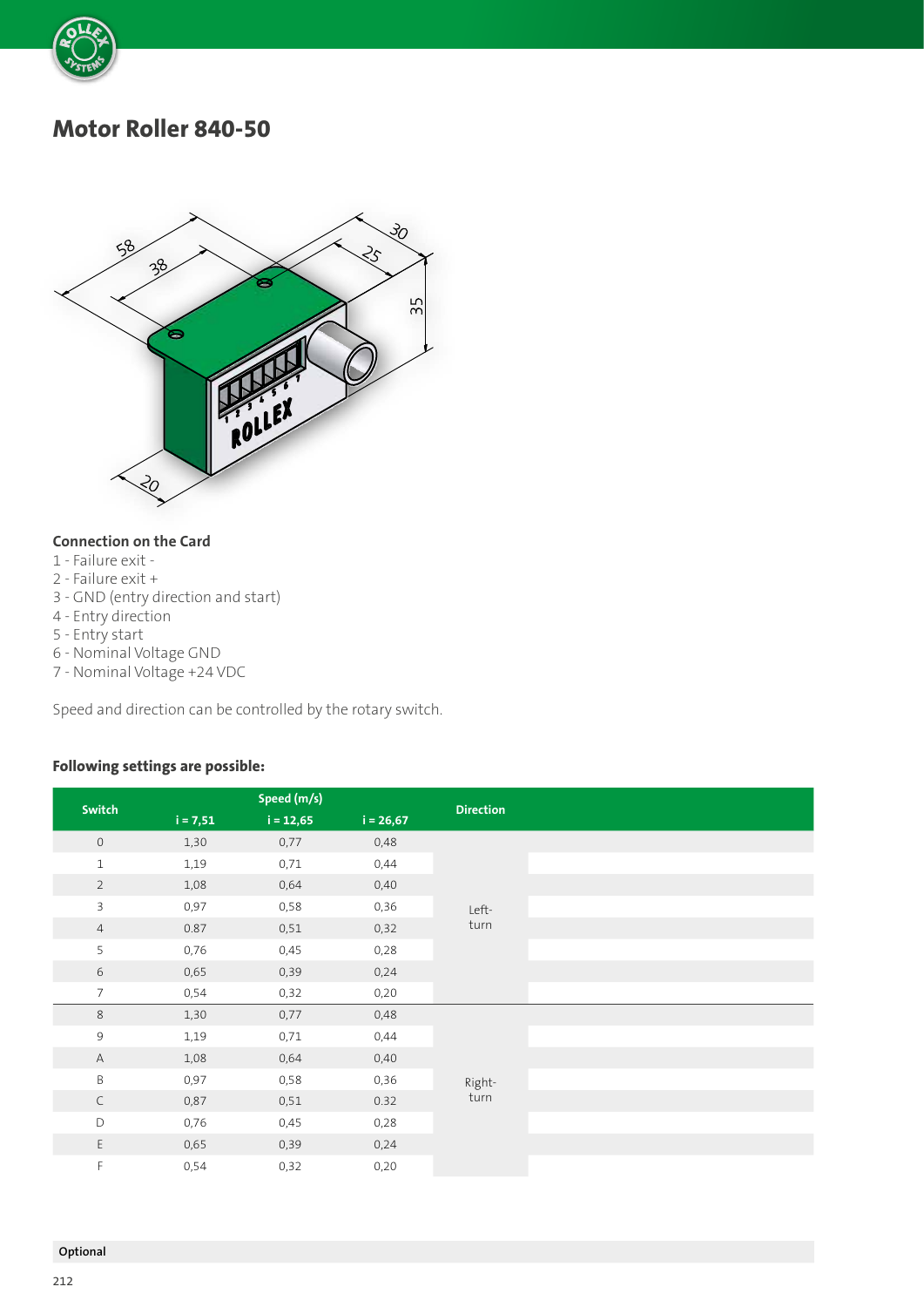

 $\overline{5}$  $\mathcal{C}$  $60$  $\circ$  $\zeta_O$ 

**For securing the Motor Roller a torque bracket is added.**

Accessories: The motor cable can be extended by an additional cable. Extension Cable 0,8m Extension Cable 1,6m

#### **Order Example**

| <b>Type</b> | 840V1/302 RS - 50x1,5 STI A14 IGM 8x15 SW 12x15 EL=700mm |  |
|-------------|----------------------------------------------------------|--|
|             |                                                          |  |
|             |                                                          |  |
|             |                                                          |  |
|             |                                                          |  |
|             |                                                          |  |
|             |                                                          |  |
|             |                                                          |  |
|             |                                                          |  |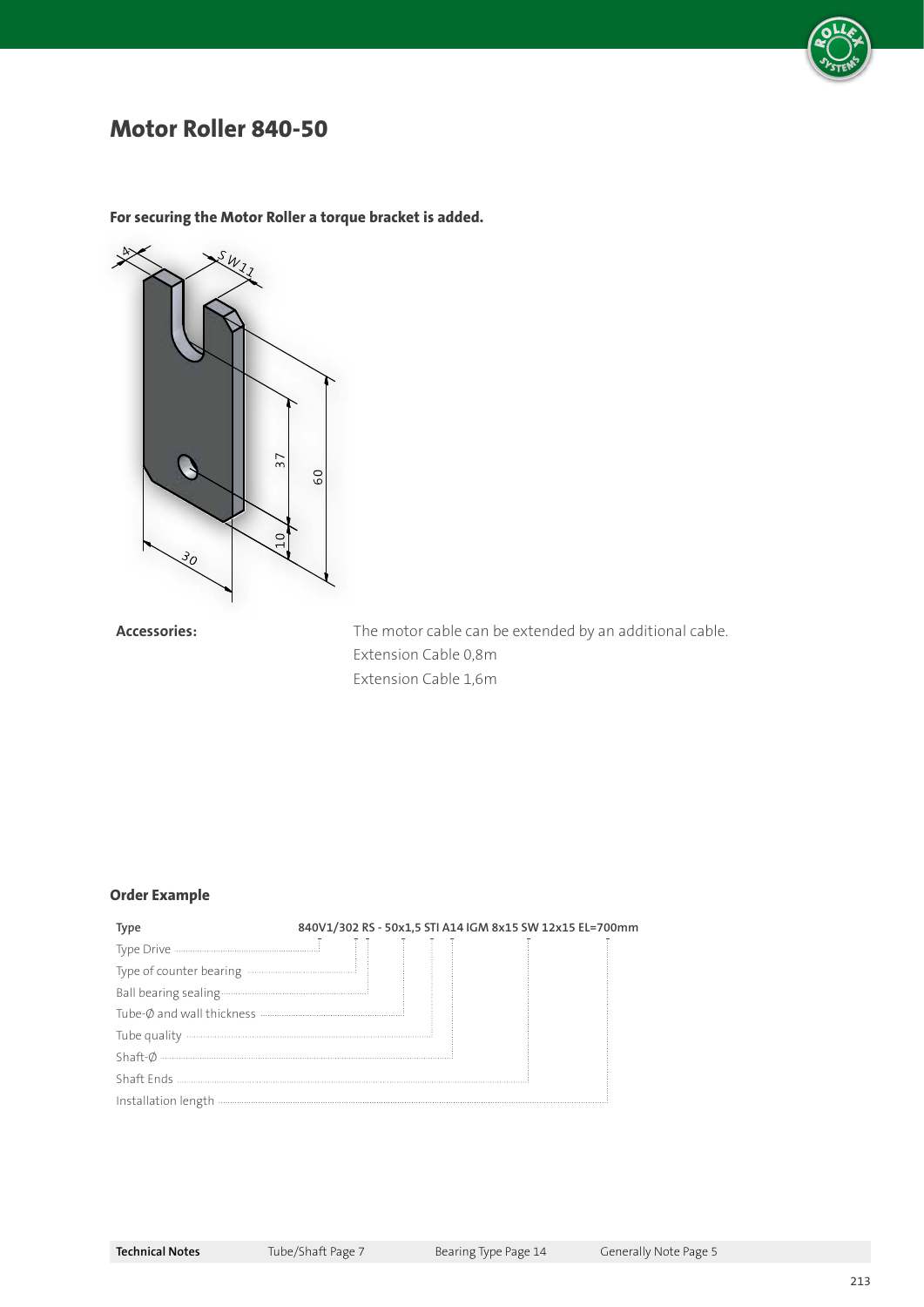



| <b>Variation</b>     | <b>Peripherical</b><br>Force in kW | <b>Voltage in V</b> | <b>Rated Current</b><br>in A | <b>Frequency</b><br>in Hz | Speed in m/s | <b>Nominal</b><br>toraue in Nm | <b>Starting</b><br>toraue in Nm |
|----------------------|------------------------------------|---------------------|------------------------------|---------------------------|--------------|--------------------------------|---------------------------------|
| $/$ i=70:1           |                                    | 230/400             | 0.66/0.38                    | 50                        | 0.18         | 29                             | 94                              |
| $\parallel$ / i=40:1 | 0.12                               | 230/400             | 0,66/0,38                    | 50                        | 0,32         |                                | 54                              |

### **Possible variations for the counterbearing/drive element:**

| Tube dia.         | <b>A20</b>                 | A25                    |
|-------------------|----------------------------|------------------------|
| $88.9 \times 2.9$ | 402ST / 502<br>510/512/534 | 402ST / 510<br>512/534 |

### **Shaft dimensions:**

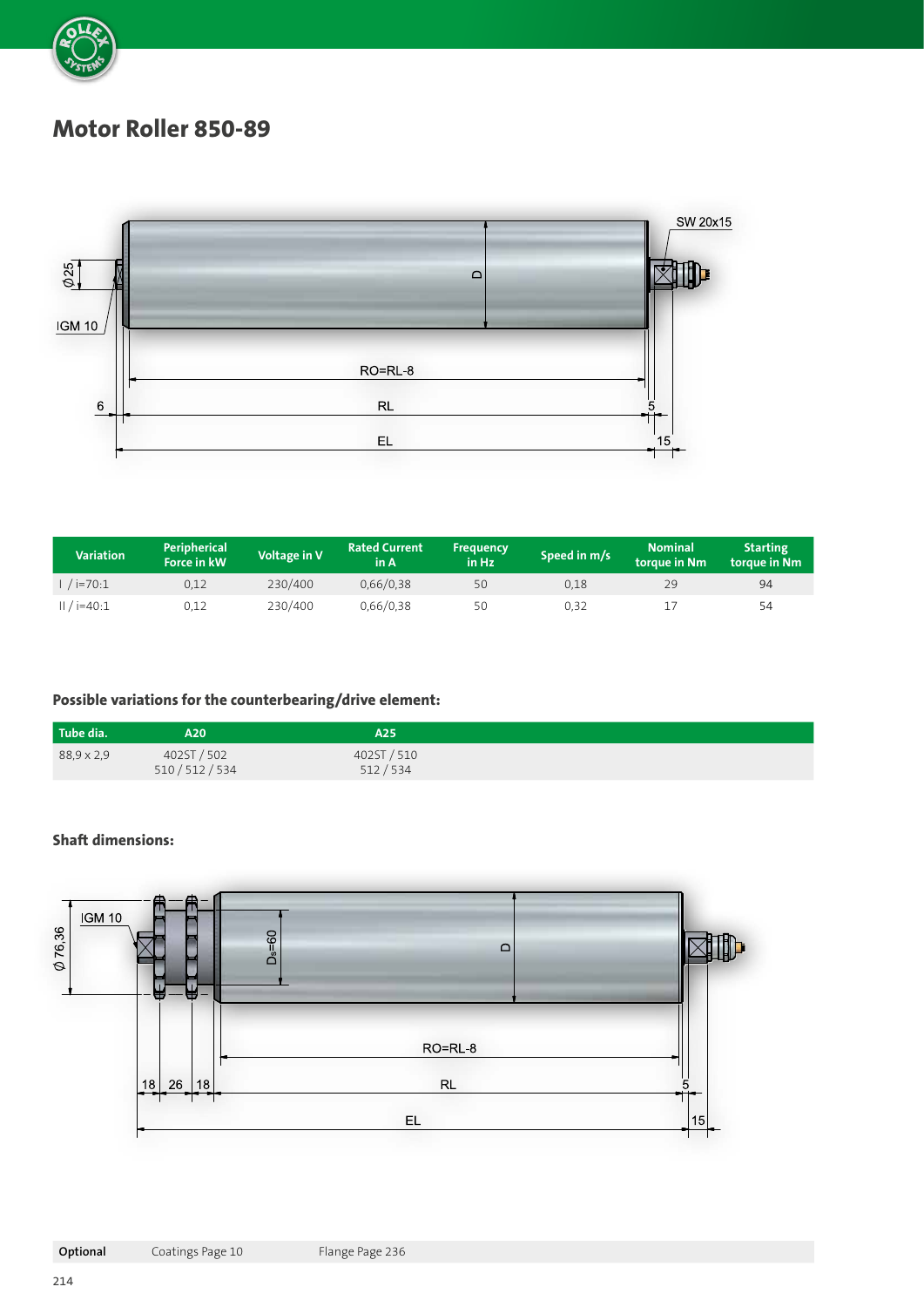

| Drive:                         | <b>Asynchronus Motor</b>                                                                                                                                         |
|--------------------------------|------------------------------------------------------------------------------------------------------------------------------------------------------------------|
| Bearing Type                   | Ball Bearing (Series 6005, 6204, 6205) DIN 625                                                                                                                   |
| Load Capacity/Roller           | 2.000N (depending upon the load limit of tube and shaft)                                                                                                         |
| Max. Transportation Weight     | V1 (70:1) 15.000N (depending on the construction of the conveyor) <sup>1</sup><br>V2 (40:1) 10.000N (depending on the construction of the conveyor) <sup>2</sup> |
| Range of Temperature Celcius   | $0^{\circ}$ C to +40 $^{\circ}$ C                                                                                                                                |
| Min. Installation Length (EL)  | Type 402ST: 520 mm<br>Type 510: 580 mm                                                                                                                           |
| Motor Exit                     | Shaft dia. 25mm with key flat SW 20 x 15                                                                                                                         |
| Nominal Power                  | 3x230V / 400V AC                                                                                                                                                 |
| Nominal Force                  | 850V1:650 N<br>850 V2: 400 N                                                                                                                                     |
| Nominal Rating                 | $0,12$ kW                                                                                                                                                        |
| Nominal Current                | 0,66/0,38A                                                                                                                                                       |
| Nominal Current (neutral gear) | 0,36/0,21A                                                                                                                                                       |
| Nominal Frequency              | 50 Hz                                                                                                                                                            |
| Nominal Speed                  | 2.700 RPM                                                                                                                                                        |
| Number of Poles                | $\overline{2}$                                                                                                                                                   |
| Gears                          | $\overline{2}$                                                                                                                                                   |
| <b>Insulation Class</b>        | F <sup>3</sup>                                                                                                                                                   |
| IP protection class            | IP 52                                                                                                                                                            |
| Note                           | If the motor is connected to a single phase converter with 230 V power<br>the motor power has to be 230V.                                                        |

<sup>1</sup> when having 7 starts per minute (loaded 7s, Pause 1,5 s)

<sup>2</sup> when having 6 starts per minute (loaded 5s, Pause 5 s)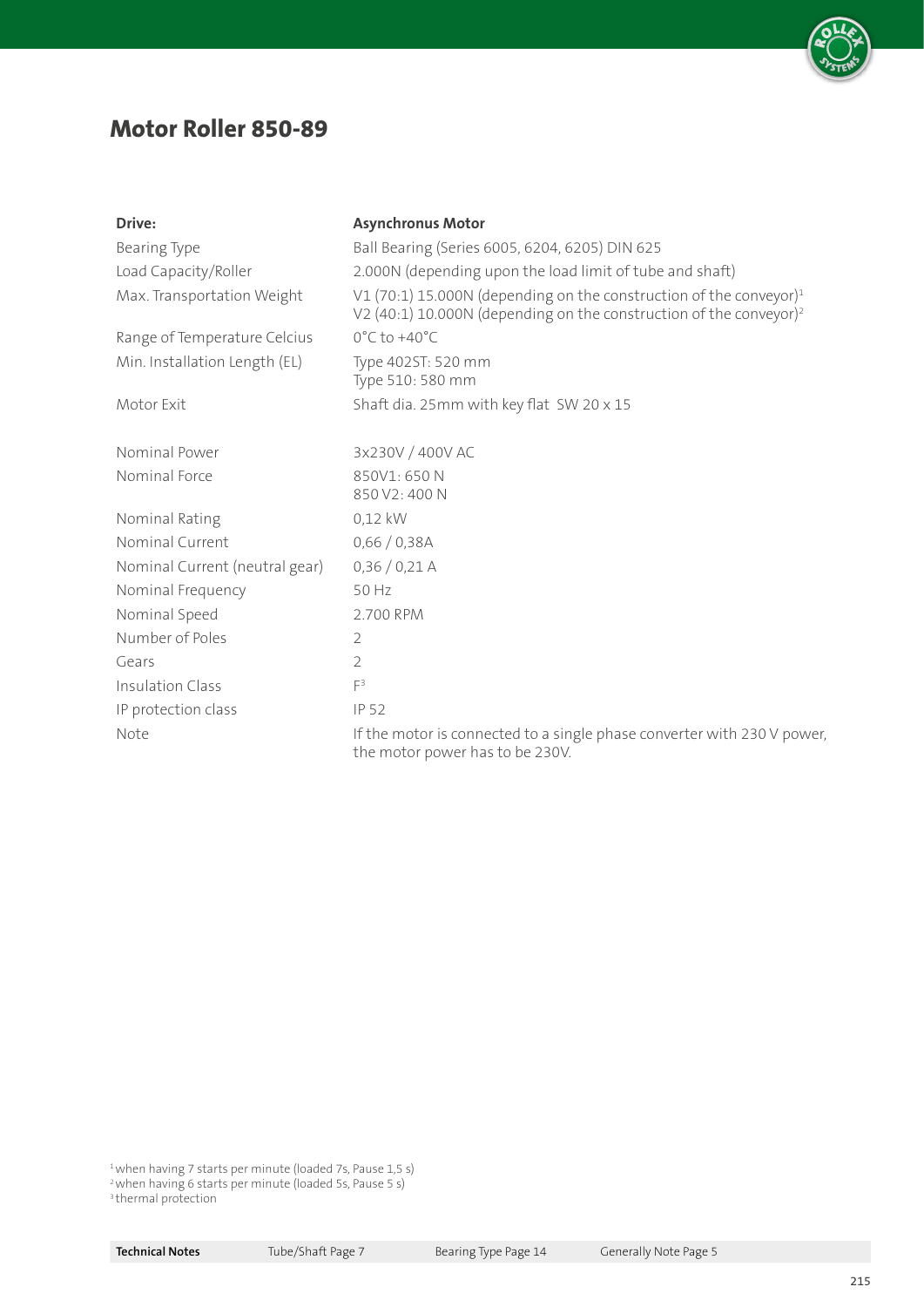

**The Motor Roller is connected regarding the following scheme:**

### **Delta (∆) Connection**



**Star (Y) Connection**